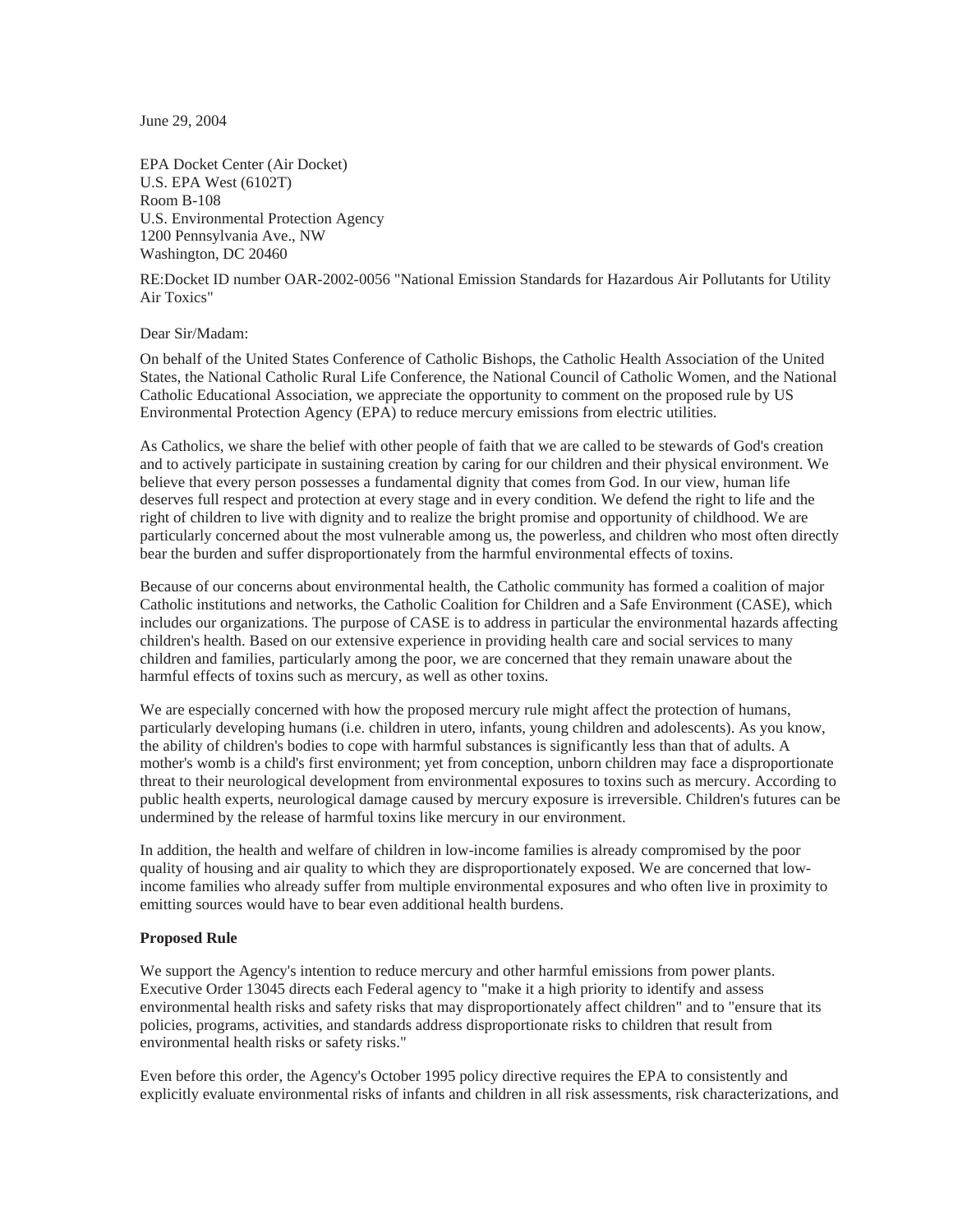in setting environmental and public health standards. The history of EPA's regulation of mercury emissions from other sources, such as medical waste and municipal solid waste incineration, has been effective in achieving significant reductions.

In light of our ethical perspective and service based experience, we write to explicitly state the principles we believe should guide the development of the proposed mercury rule and urge the EPA to follow these principles when setting its guidelines and standards under the new rule:

- x *A central role of government is to protect the dignity of the human person and foster the common good of society*. In fulfilling this obligation, it is necessary for the state to establish regulations to ensure adequate protection of life and health. While the regulatory function of government should be to protect the health of all individuals, the needs of the most vulnerable deserve priority protection.
- Since children are the most vulnerable among us, the regulations governing emissions should set *standards that reflect this vulnerability*. Children are growing and therefore they eat, drink and breathe more than adults. They are likely to be more exposed to substances in their environment than are adults, have higher metabolic rates than adults and are different from adults in how their bodies absorb, detoxify and excrete toxicants.
- *Pregnant women and unborn children should be especially protected from exposure*. Additionally, every effort should be made to eliminate the possibility that developing humans (i.e., children in utero, infants, young children, or adolescents) be exposed to toxic chemicals. Children, particularly children in utero, face periods of greater vulnerability. During critical stages of development, exposure to toxicants, such as mercury, may result in irreversible damage when the same exposure to a mature system may result in little or no damage.
- x *Children from low-income families are most likely to be affected, and must therefore be protected*. Children in general do not have control over their environment and are not able to remove themselves from harmful situations, but this is particularly true of children from low-income families. Lowincome families most often lack the resources to remove themselves and their children from harmful environments.

We also wish to share several specific concerns regarding the proposed regulations. First, we are concerned about the Agency's effort to remove mercury from EPA's list of hazardous (toxic) air pollutants emitted from power plants. EPA's draft proposal would rescind the December 2000 EPA finding that mercury emissions from power plants constitute hazardous air pollution requiring the maximum amount of technologically achievable reduction. Instead, EPA has proposed to exempt mercury emissions -- only those from the utility industry - from the level of reduction mandated by the Clean Air Act for a hazardous air pollutant.

Since mercury is clearly a hazardous air pollutant as defined under the Clean Air Act, the bases for making this change are not clear to us. We are concerned about this approach, which might allow for less effective requirements for decreasing mercury emissions and could have negative consequences for children's health.

Second, the proposed rule delays mercury emissions reductions, unnecessarily. This delay would expose vulnerable populations to additional toxic exposure over a longer period of time creating additional health problems. The proposed rule takes years longer than the law permits. EPA is legally required to reduce mercury emissions to the maximum extent possible by February 2008 (three years after the new regulations become effective). We urge the EPA to meet the 2008 deadline.

Finally, while we recognize that allowing utilities to buy and sell emission credits of non-hazardous air pollutants to decrease total emissions may be beneficial to the environment and public health, allowing utilities to buy and sell mercury emission credits using the proposed "cap-and-trade" regulatory model could be problematic. Mercury is a toxic substance and a hazardous air pollutant that poses a serious health threat to the unborn and the young. We have no position on "cap and trade" as a regulatory model, but we are concerned that children and low-income families who live in "hot spots" will suffer disproportionately from the continuing and possibly increased emissions of mercury allowed under this proposal.